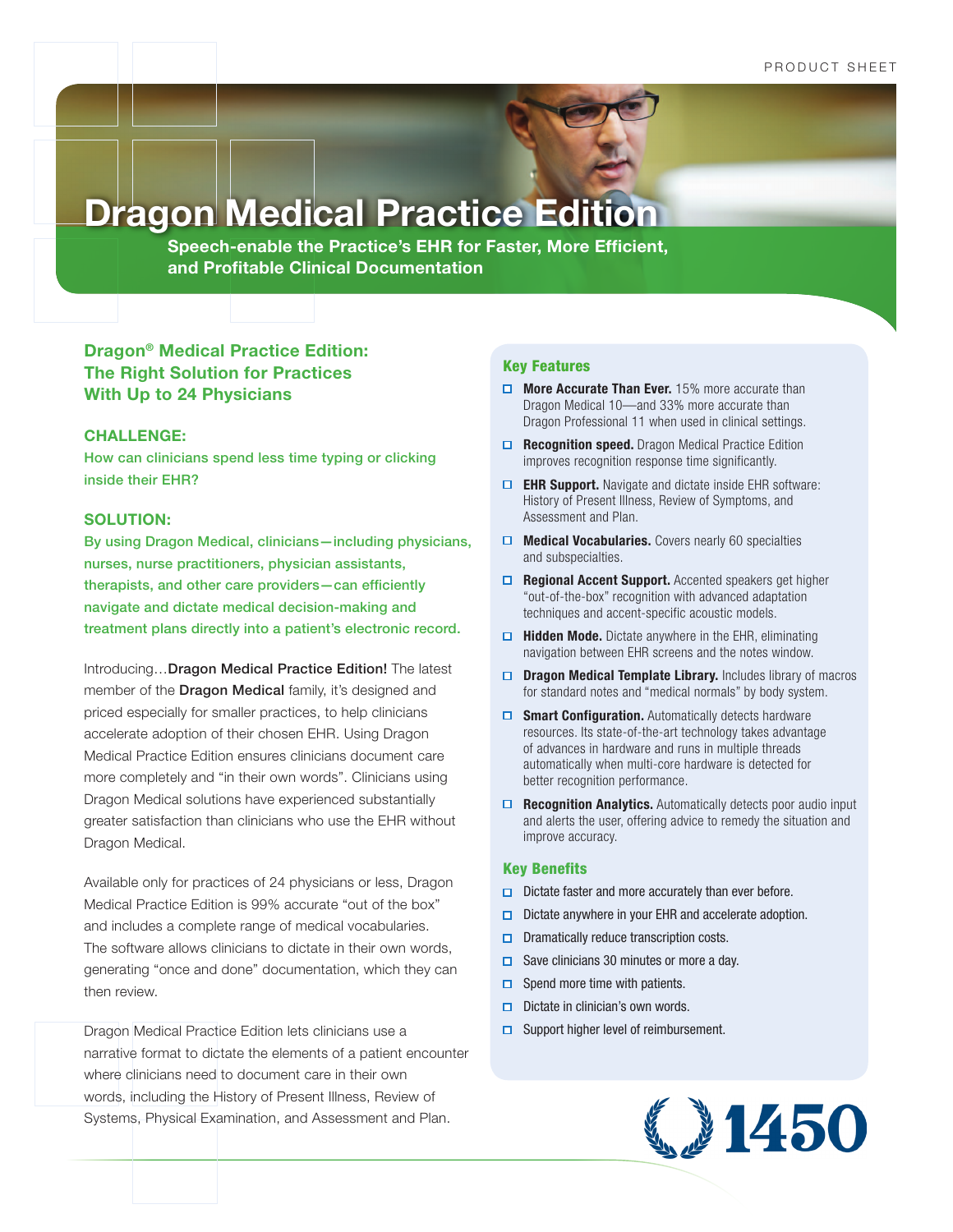Dragon Medical Practice Edition supports HIPAA patient confidentiality guidelines, a critical requirement for any practice concerned with patient confidentiality.

Clinicians also save additional time by using customized macros to enter frequently-dictated text with a single voice command. Additionally, the Dragon Medical Template Library—a library of more than two dozen macros for standard notes and an extensive list of "medical normals" by body system—facilitates rapid note creation. Overall, Dragon Medical solutions dramatically reduce the time clinicians spend documenting care—30 minutes or more a day, according to a number of studies.

Dragon Medical Practice Edition lets clinicians navigate many Windows®-based EHR systems using voice commands—three times faster than most people can type or click with a mouse.

Dragon Medical Practice Edition runs on a variety of hardware, from netbooks to high-powered desktops. The software automatically detects hardware resources and sets up the recommended configuration. Its state-of-the-art technology takes advantage of advances in hardware and runs in multiple threads automatically when multi-core hardware is detected to achieve better recognition performance.

## **Dragon Medical Practice Edition Makes Clinicians More Efficient**

Dragon Medical Practice Edition lets clinicians dictate faster and more accurately than ever before. Dragon Medical Practice Edition is 15% more accurate before enrollment than Dragon Medical Version 10—meaning that clinicians will save time documenting care in an EHR. Dragon Medical Practice Edition offers virtually instant response time, saving clinicians valuable minutes in their day—no more waiting for transcribed reports or needing to type into their EHR.

Dictate anywhere in the EHR. Dragon Medical Practice Edition allows clinicians to dictate anywhere in an EHR system, such as while reviewing Lab Results, Patient History, or Current Medications. Clinicians no longer have to click back and forth between information they're reviewing and the EHR's dictation window. They dictate while reviewing information in Hidden Mode, which allows the clinician to place the dictation directly where he or she wishes.

## **With Dragon Medical Practice Edition, Practices Can Deliver Higher Quality Care**

Clinicians receive a host of key advantages with Dragon Medical Practice Edition compared to Dragon Medical 10 or Dragon NaturallySpeaking non-medical solutions:

- $\Box$  Spend more time with patients. Increased accuracy means fewer errors to correct, which lets clinicians spend more time with patients, improving both quality of care and patient satisfaction.
- $\Box$  Dictate in their own words. Dragon Medical's free-text dictation capability supports more detailed History of Present Illness, more flexible Review of Symptoms, and more descriptive Assessment and Plan—the "medical decision-making" aspects of the note—which gives referring physicians and ancillary providers a clearer and more detailed patient assessment and prognosis.
- □ Medical information at their finger tips. Dragon Medical Practice Edition offers multiple voice shortcuts for searching medical information on the web. Clinicians can now search medical data via a single command on WebMD®, UpToDate®, PubMed®, and ICD-9. These commands can be said at any time without even having an Internet browser open. These commands combine multiple clicks into one fast command for the busy clinician. Simply say, "Search UpToDate for

"I use the EHR for a lot of point-and-click, but for the subjective information, as well as my conclusions and impressions, that's where Dragon Medical [Practice Edition] shines... I would never go back to life pre-Dragon Medical."

> **— Andrew Fireman, MD Cardiologist** AMS Cardiology Abington, Pennsylvania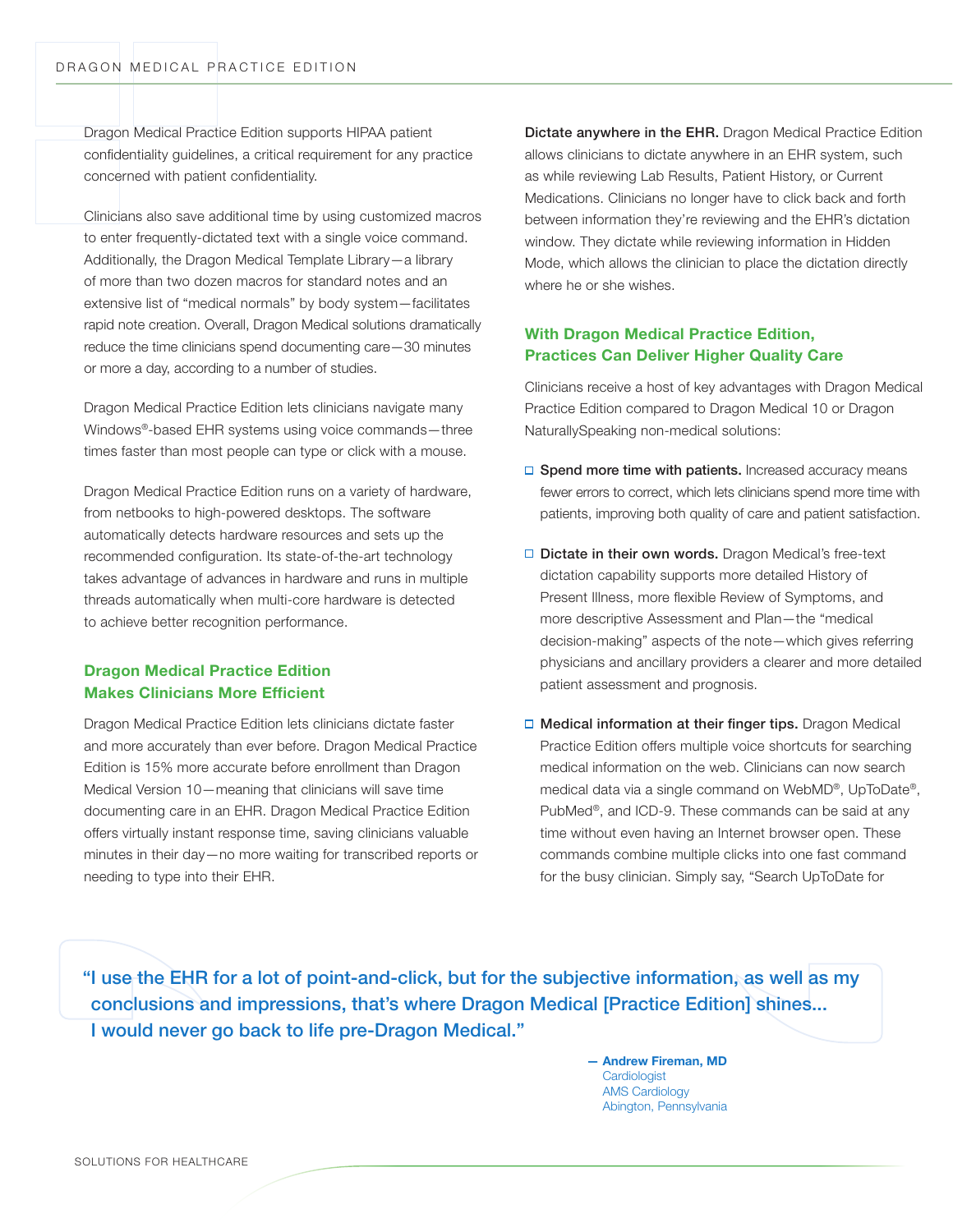Wellbutrin contraindications," and Dragon Medical Practice Edition and UpToDate take you there.

- □ Secure patient information. Dragon Medical Practice Edition supports HIPAA compliance guidelines to protect patient security and confidentiality.
- $\Box$  Improve physician satisfaction. Physicians who use Dragon Medical solutions report that it significantly improves their enjoyment of practicing medicine. Dragon Medical helps them use their time more effectively and get home in time for dinner, thus improving physician quality of life.

# **Dragon Medical Yields Cost Savings and Profitability**

Clinicians enjoy significant cost reductions and productivity boosts when they move from typing, handwriting, or transcription—or when they upgrade to Dragon Medical Practice Edition from previous medical versions or non-medical solutions:

 $\Box$  Reduce the cost of documentation. Eliminate transcription by speech-enabling the EHR system, freeing up resources to focus more on patients to help increase practice efficiency. Healthcare organizations that are using Dragon Medical today are significantly lowering their transcription costs by hundreds of thousands of dollars annually.

- $\Box$  Support higher quality and more complete documentation. Using Dragon Medical results in higher levels of reimbursement than notes built by point-and-click EHR templates alone.
- $\Box$  Reduce denials. More complete, accurate documentation improves coding effectiveness and provides richer detail per patient, giving clinicians greater confidence to code at higher levels than with an EHR system alone.
- $\Box$  Increase practice volume. Faster, more accurate response reduces time spent on documentation, allowing clinicians to see more patients and increase practice revenue and profitability.

## **Dragon Medical: A Leading Solution for Practicing Clinicians**

The Dragon Medical solutions family is the leading speech recognition solution in healthcare today. Dragon Medical technology has been chosen by more than 180,000 physicians worldwide to document clinical records and dictate correspondence, making it the most widely used speech recognition solution for physicians. Clinicians should use Dragon Medical Practice Edition with EHR systems such as Allscripts™ MyWay™, Allscripts Professional™, NextGen Ambulatory EHR, eClinicalWorks®, athenahealth® EHR, Henry Schein MicroMD®, Practice Fusion, Greenway®, and dozens more Windows®-based EHR software products.

Dragon Medical Practice Edition is the right solution for your clinical setting, as compared to non-medical Dragon offerings.

| <b>Features</b>                                           | <b>Dragon Medical</b><br><b>Practice Edition</b> | <b>Non-Medical Speech</b><br><b>Recognition Software</b> |
|-----------------------------------------------------------|--------------------------------------------------|----------------------------------------------------------|
| <b>Comprehensive Medical</b><br><b>Vocabulary Library</b> |                                                  | <b>No</b>                                                |
| <b>EHR Support</b>                                        |                                                  | <b>No</b>                                                |
| <b>HIPAA Supportive</b>                                   |                                                  | No                                                       |
| <b>Hidden Dictation Box</b>                               |                                                  | <b>No</b>                                                |
| <b>DragonTemplates</b>                                    |                                                  | No                                                       |
| <b>Medical Formatting Rules</b>                           |                                                  | <b>No</b>                                                |
| <b>Anchored Dictation Box</b>                             |                                                  | <b>No</b>                                                |
| <b>Correction-Only Profile</b>                            |                                                  | <b>No</b>                                                |
| Data Distribution                                         |                                                  | No                                                       |
| <b>Medical Search Commands</b>                            |                                                  | No                                                       |
| <b>My Commands Window</b>                                 |                                                  | No                                                       |